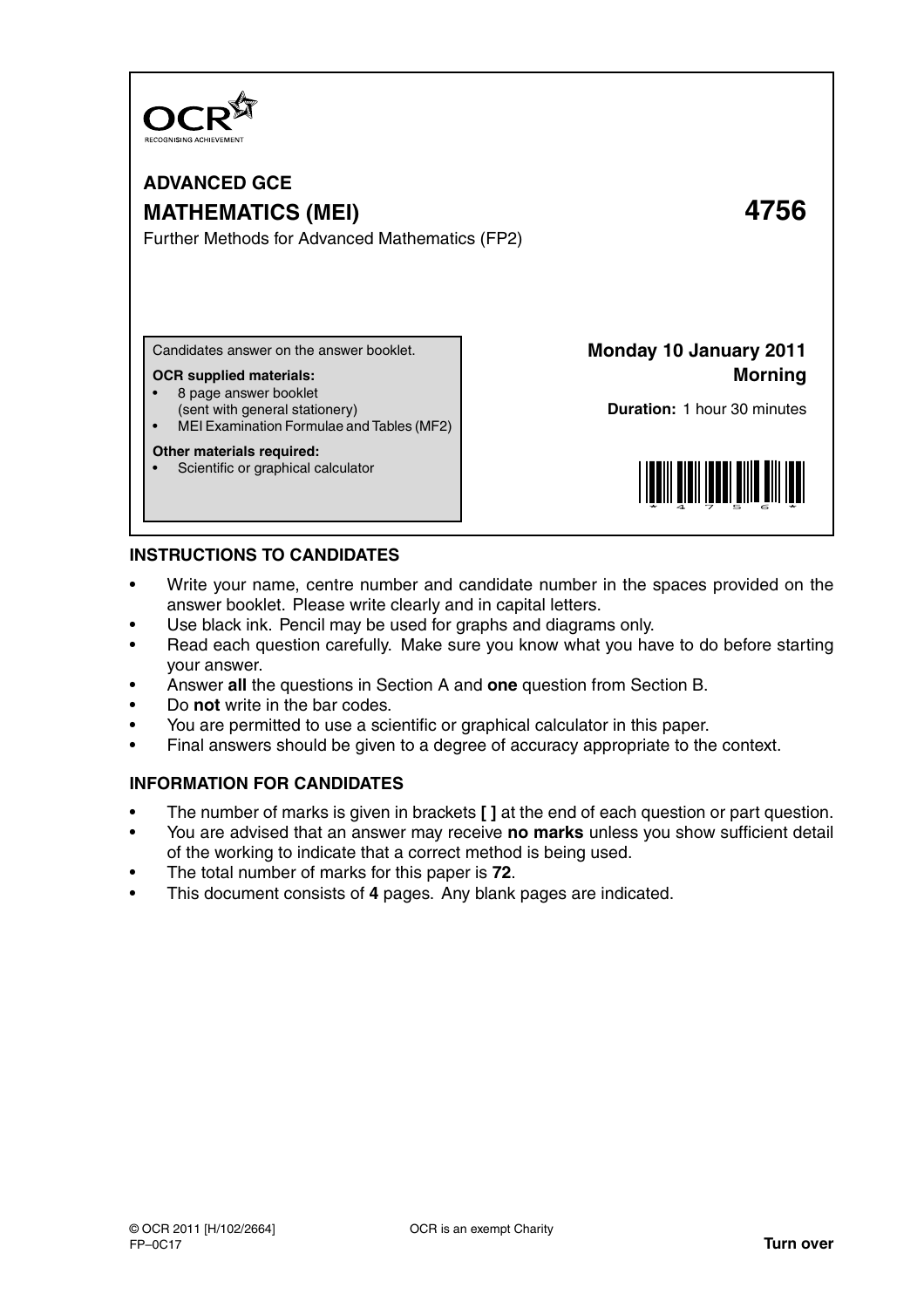# **Section A** (54 marks)

**2**

#### **Answer all the questions**

- **1** (a) A curve has polar equation  $r = 2(\cos \theta + \sin \theta)$  for  $-\frac{1}{4}$  $\frac{1}{4}\pi \leq \theta \leq \frac{3}{4}$  $\frac{3}{4}\pi$ .
	- (i) Show that a cartesian equation of the curve is  $x^2 + y^2 = 2x + 2y$ . Hence or otherwise sketch the curve. **[5]**
	- (ii) Find, by integration, the area of the region bounded by the curve and the lines  $\theta = 0$  and  $\theta = \frac{1}{2}$  $\frac{1}{2}\pi$ . Give your answer in terms of  $\pi$ . **[7]**
	- **(b)** (i) Given that  $f(x) = \arctan(\frac{1}{2})$  $\frac{1}{2}x$ , find f' (*x*). **[2]**
		- (ii) Expand  $f'(x)$  in ascending powers of *x* as far as the term in  $x^4$ .

Hence obtain an expression for  $f(x)$  in ascending powers of x as far as the term in  $x^5$ . **[5]**

- **2** (a) (i) Given that  $z = \cos \theta + j \sin \theta$ , express  $z^n + z^{-n}$  and  $z^n z^{-n}$  in simplified trigonometrical form. **[2]**
	- **(ii)** By considering  $(z + z^{-1})^6$ , show that

$$
\cos^{6} \theta = \frac{1}{32} (\cos 6\theta + 6\cos 4\theta + 15\cos 2\theta + 10). \tag{3}
$$

- (iii) Obtain an expression for  $\cos^6 \theta \sin^6 \theta$  in terms of  $\cos 2\theta$  and  $\cos 6\theta$ . **[5]**
- **(b)** The complex number *w* is  $8e^{j\pi/3}$ . You are given that  $z_1$  is a square root of *w* and that  $z_2$  is a cube root of w. The points representing  $z_1$  and  $z_2$  in the Argand diagram both lie in the third quadrant.
	- (i) Find  $z_1$  and  $z_2$  in the form  $re^{j\theta}$ . Draw an Argand diagram showing *w*,  $z_1$  and  $z_2$ . **[6]**
	- (ii) Find the product  $z_1 z_2$ , and determine the quadrant of the Argand diagram in which it lies. **[3]**
- **3 (i)** Show that the characteristic equation of the matrix

$$
\mathbf{M} = \begin{pmatrix} 1 & -4 & 5 \\ 2 & 3 & -2 \\ -1 & 4 & 1 \end{pmatrix}
$$

is 
$$
\lambda^3 - 5\lambda^2 + 28\lambda - 66 = 0.
$$
 [4]

- (ii) Show that  $\lambda = 3$  is an eigenvalue of M, and determine whether or not M has any other real eigenvalues. **[4]**
- (iii) Find an eigenvector, **v**, of unit length corresponding to  $\lambda = 3$ .

State the magnitude of the vector  $M^n v$ , where *n* is an integer. [5]

**(iv)** Using the Cayley-Hamilton theorem, obtain an equation for **M**<sup>−</sup><sup>1</sup> in terms of **M**<sup>2</sup> , **M** and **I**. **[3]**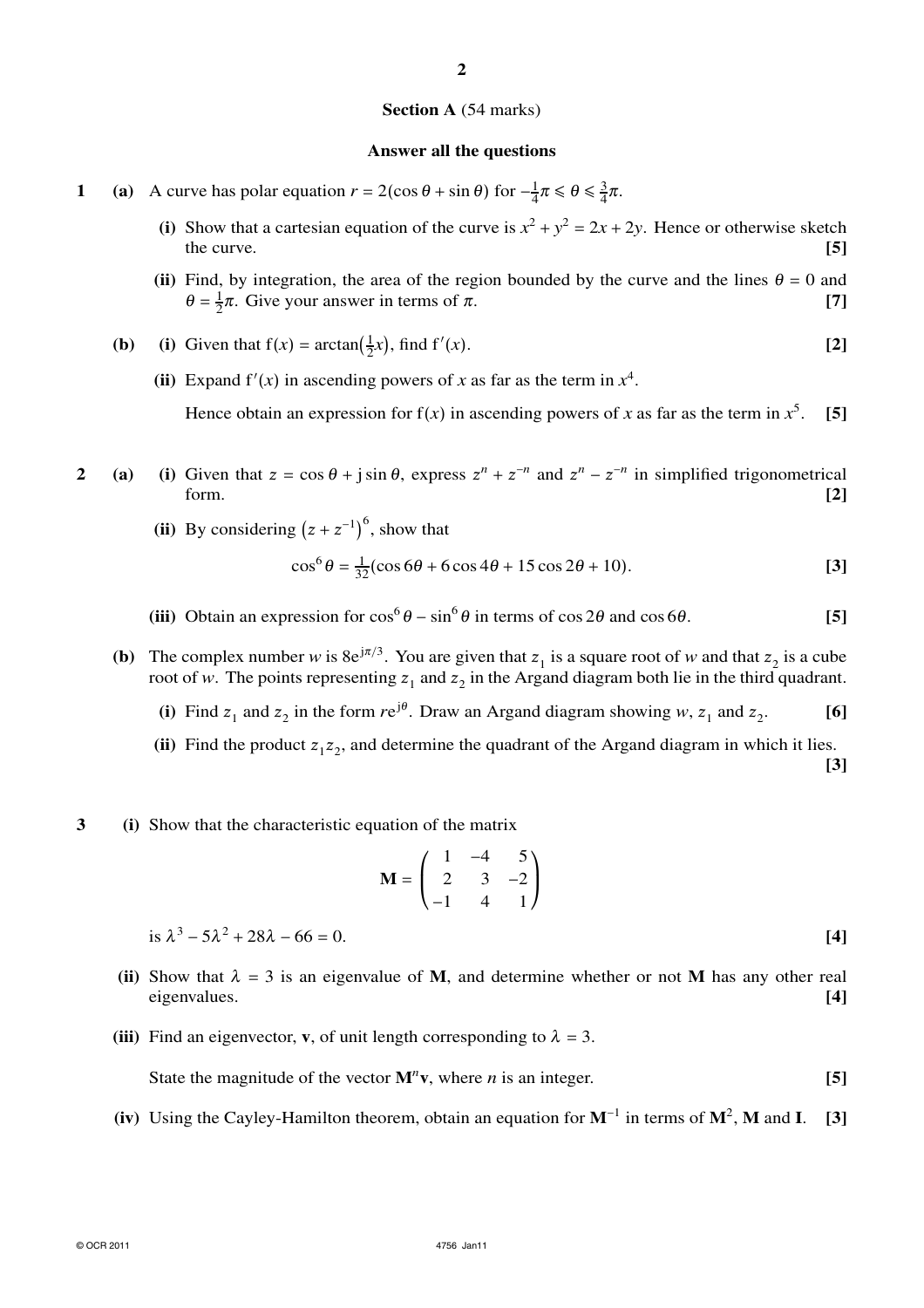## **Section B** (18 marks)

### **Answer one question**

### *Option 1: Hyperbolic functions*

**4 (i)** Solve the equation

$$
\sinh t + 7\cosh t = 8,
$$

expressing your answer in exact logarithmic form. **[6]**

A curve has equation  $y = \cosh 2x + 7 \sinh 2x$ .

**(ii)** Using part **(i)**, or otherwise, find, in an exact form, the coordinates of the points on the curve at which the gradient is 16.

Show that there is no point on the curve at which the gradient is zero.

Sketch the curve. **[8] [8]** 

**(iii)** Find, in an exact form, the positive value of *a* for which the area of the region between the curve, the *x*-axis, the *y*-axis and the line  $x = a$  is  $\frac{1}{2}$ . **[4]**

## *Option 2: Investigation of curves*

## **This question requires the use of a graphical calculator.**

**5** A curve has parametric equations

 $x = t + a \sin t$ ,  $y = 1 - a \cos t$ ,

where *a* is a positive constant.

(i) Draw, on separate diagrams, sketches of the curve for  $-2\pi < t < 2\pi$  in the cases  $a = 1$ ,  $a = 2$  and  $a = 0.5$ .

By investigating other cases, state the value(s) of *a* for which the curve has

- (*A*) loops,
- (*B*) cusps. **[7]**
- (ii) Suppose that the point P(*x*, *y*) lies on the curve. Show that the point P'  $(-x, y)$  also lies on the curve. What does this indicate about the symmetry of the curve? **[3]**
- **(iii)** Find an expression in terms of *a* and *t* for the gradient of the curve. Hence find, in terms of *a*, the coordinates of the turning points on the curve for  $-2\pi < t < 2\pi$  and  $a \ne 1$ . [5]
- (iv) In the case  $a = \frac{1}{2}$  $\frac{1}{2}\pi$ , show that  $t = \frac{1}{2}$  $\frac{1}{2}\pi$  and  $t = \frac{3}{2}$  $\frac{3}{2}\pi$  give the same point. Find the angle at which the curve crosses itself at this point. **[3]**